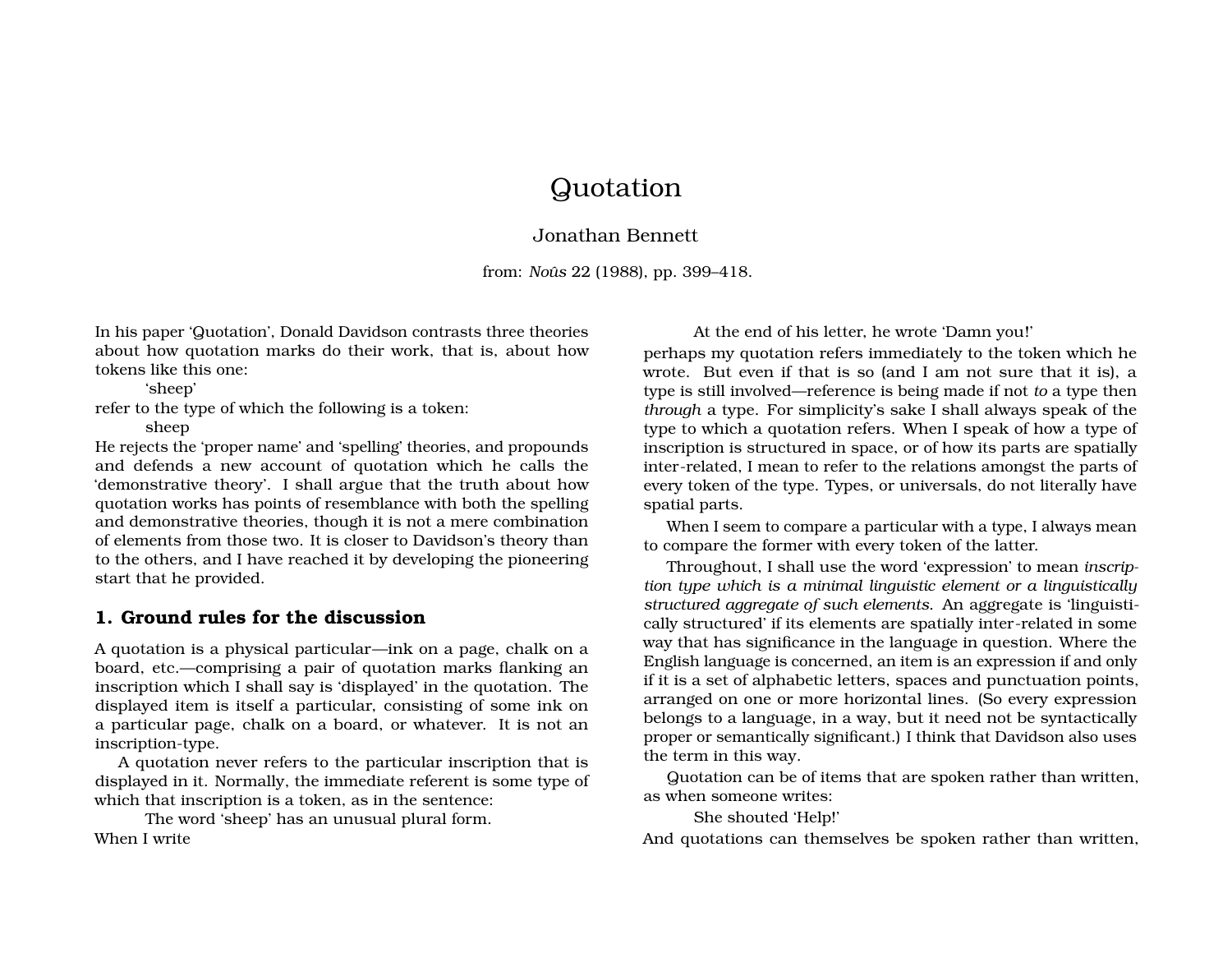with help from suitable pauses and intonation contours, or from more explicit devices such as 'quote-unquote' or the signaling of quotation marks with one's fingers. For brevity's sake I shall set these extras aside and focus strictly on written quotations of types viewed as having only written tokens.

When I want to refer to an expression, especially if it includes quotation marks, I shall often do so not by enclosing it in further quotation marks but rather by displaying it on a line of its own, as I did twice in my first paragraph. This is for elegance and perspicuity, and has no theoretical significance.

### **2. The simple name theory**

Of the three theories that Davidson discusses, one says that quotations are (tokens of) unstructured proper names of the quoted expressions; you don't understand how a quotation refers to a given item by looking for a systematic relation between that item and any part of the quotation, e.g. what is displayed in it, any more than you understand how 'Spinoza' refers to Spinoza by looking for a systematic relation between that man and some part of his name. According to this 'simple proper name' theory, if what is referred to by a quotation is systematically related to what is displayed in it, that is a happy accident and plays no part in explaining how that quotation has that referent.

Although distinguished philosophers have seemed to commit themselves to this theory, I don't believe that any of them have meant to do so. In particular, it is not credible that Frege, Tarski and Quine were unaware that what is displayed in a quotation is systematically related to what it names.

Why, then, have they appeared to endorse the simple name theory? One reason is that they have been less concerned with the details of how quotation does work than with heading off some misunderstandings about it. Suppose that a misunderstander thinks a single word occurs in the same way in

'sheep' has five letters

as it does in

New Zealand has lots of sheep,

so that any substitution for the word in one would be equally good in the other. This implies that

'the domestic animals that are our main source of wool' has five letters

is true, which it plainly isn't. To clear up this sort of thing, it is enough to distinguish the word from an expression referring to it, comparing that substitution with wanting to ride on the name of a horse, eat a picture of a steak, and so on. The remedial work doesn't require one to be precise about how exactly the quotation refers to the word; all that matters is that the word does not occur in the quotation as a semantic contributor to it as it does in the sentence about sheep in New Zealand.

What about Quine's propensity for saying that a quotation 'names' its referent? (Quine, 1960, p. 143; 1953, p. 140.) Well, some of us do use 'name' just to mean 'designate', and it seems reasonable so to interpret Quine, given the absurdity of the view that a quotation of a word relates to the word as 'Spinoza' does to Spinoza. I am glad to have his assurance that this understanding of his position is correct.

Still, although it is not needed to explain Quine's writings on quotation—or, presumably, Frege's or Tarski's—it may be worth noting that 'simple' proper names can have mnemonic features. The inhabitants of Horsefly are so named that a stranger could, unaided yet unmiraculously, pair each with his or her name once he had been told the names: there's Lefty, that's probably Bighead, I'll be surprised if that's not Dimples,. . . and so on. If that were the situation, each name of a villager would be spelled the same as some word that describes him; and someone could be sure that this was so because he knew enough of the names to be inductively confident about what the procedure was. Yet the names would still be semantically unstructured proper names.

If quotations related like that to the expressions they designate, they would be 'simple names' after all, without that requiring us to learn, one by one, what each quotation type refers to. But they are not. A quotation is linked with its referent by a rule, not a mere regularity. If someone proposes that the phrase 'the whole nine yards' be named by the expression

#### 'the whole ball of wax'

this is not on a par with someone's proposing that this pretty, slim, blond, village girl be named 'Butch'. The latter wou1d be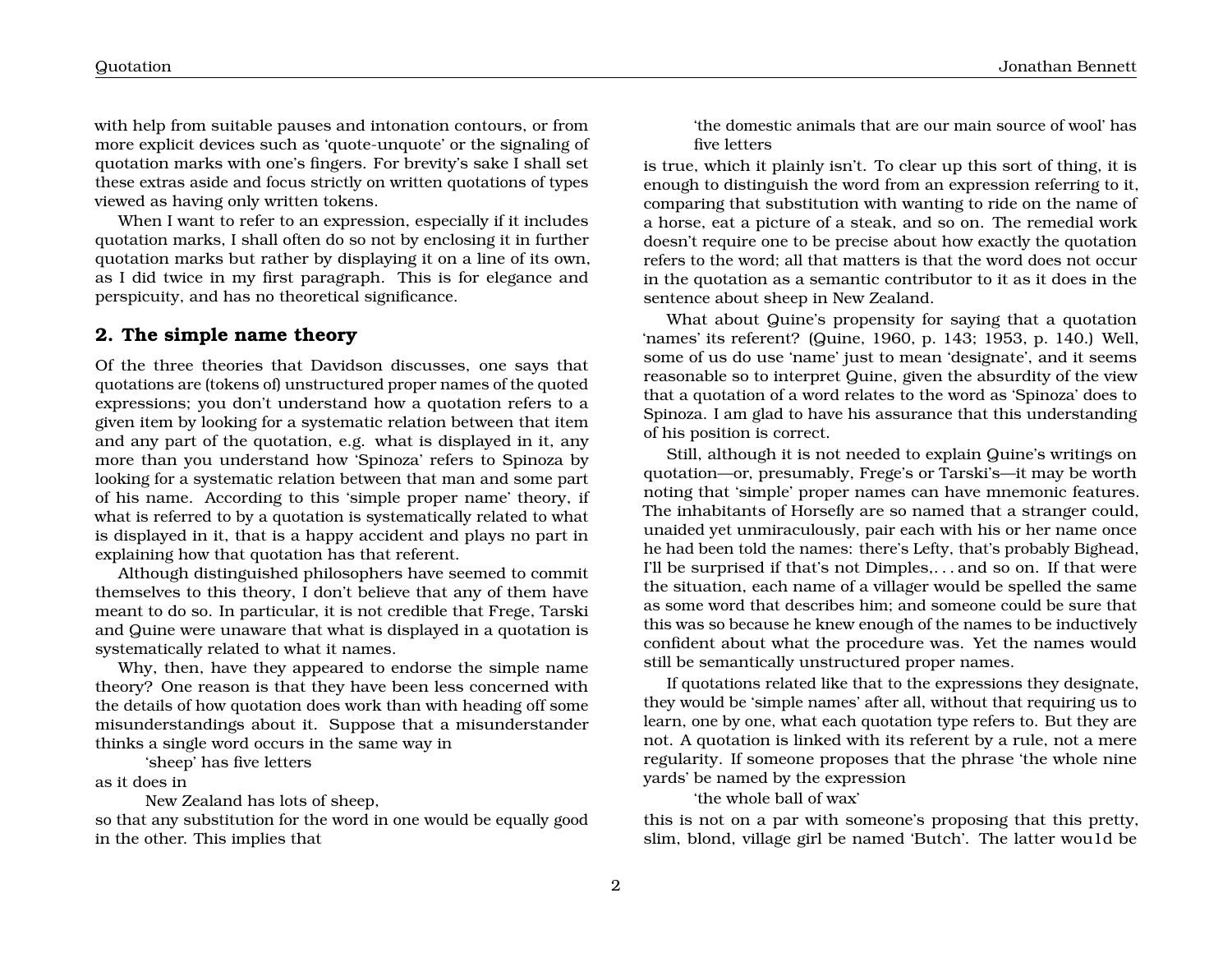infelicitous, out of line with common practice, tough on the girl, and so on; but the former would be a plain misuse of quotation marks, a flouting of the convention relating what is displayed in a quotation to what is named by it.

It might be replied that whereas the inhabitants of Horsefly merely have a custom or habit of bestowing names that are spelled like descriptions of their bearers, in nearby Tumbleweed there is a stern convention or rule requiring that this be done. If that is how matters stand with quotation marks, we can maintain both that a quotation is an simple name and that it is downright wrong to name an expression by a quotation in which a token of some other expression is displayed. I reply that that leaves no substantive content in the idea that the quotation is a name rather than a description: it grips onto the name's bearer through semantic conventions that take account of what the bearer is like, just as descriptions do; and the claim that it is a name spelled the same as a description, rather than that it is a description, is idle.

So the 'simple name' theory—which no-one has ever accepted cannot be rescued.

# **3. The demonstrative theory**

The other rejected theory will be examined later; first we should look at what Davidson affirms about how quotations succeed in referring. According to his 'demonstrative theory',

'sheep'

means about the same as

the inscription-type instantiated here: sheep

or as

The inscription-type of which a token appears In figure 1:



The strength and interest of this proposal can only be seen in the contrast between it and the spelling theory: Davidson claims at least four virtues for the demonstrative theory that its rival doesn't share. I shall come to them in due course.

#### **4. The problem of relevant features**

Any displayed token has countless features, and so is of countless different kinds. Therefore, to say

the inscription-type instantiated here: sheep or, what amounts to the same thing,

the inscription-type each token of which is like this: sheep is to leave things open to an intolerable degree. How to narrow it down? That is what I call the problem of relevant features. It urgently confronts the demonstrative theory, which must be amplified so as to meet it.

Here is an example of the difficulty. Suppose that in a handwritten document I write

At the end of his letter John wrote 'Damn you!'. If the quoted words are neat (or clumsy) in my quotation, do I imply that he wrote them neatly (or clumsily)? What about the relative sizes of the two words? What about printing versus cursive script? Or, if the whole episode occurs in print, roman versus italic? Gill sans-serif versus Garamond?

No. We do not regard our quotations as systematically committing us on details like those. If in a letter to you I quote John's curse, using heavier, thicker writing for the displayed words than for the rest of my letter, I probably intend to convey that John wrote those words more heavily than the rest of his letter, and I may well get that across. But that is not because quotation marks conventionally refer to, among other features, the thickness of the lines in the displayed item. Rather, it is for pragmatic reasons of the general kind that Grice has taught us about in his work on conversational implicature.

So the expression referred to by a quotation need not be exactly like the displayed item; but it is not enough that the two have some feature in common. The truth lies in between, and presumably has the form:

A quotation in which x is displayed refers to an expression that resembles x in every respect of kind K,

with some value of K that yields a position intermediate between the too strong '. . . in every respect' and the too weak '. . . in some respect'.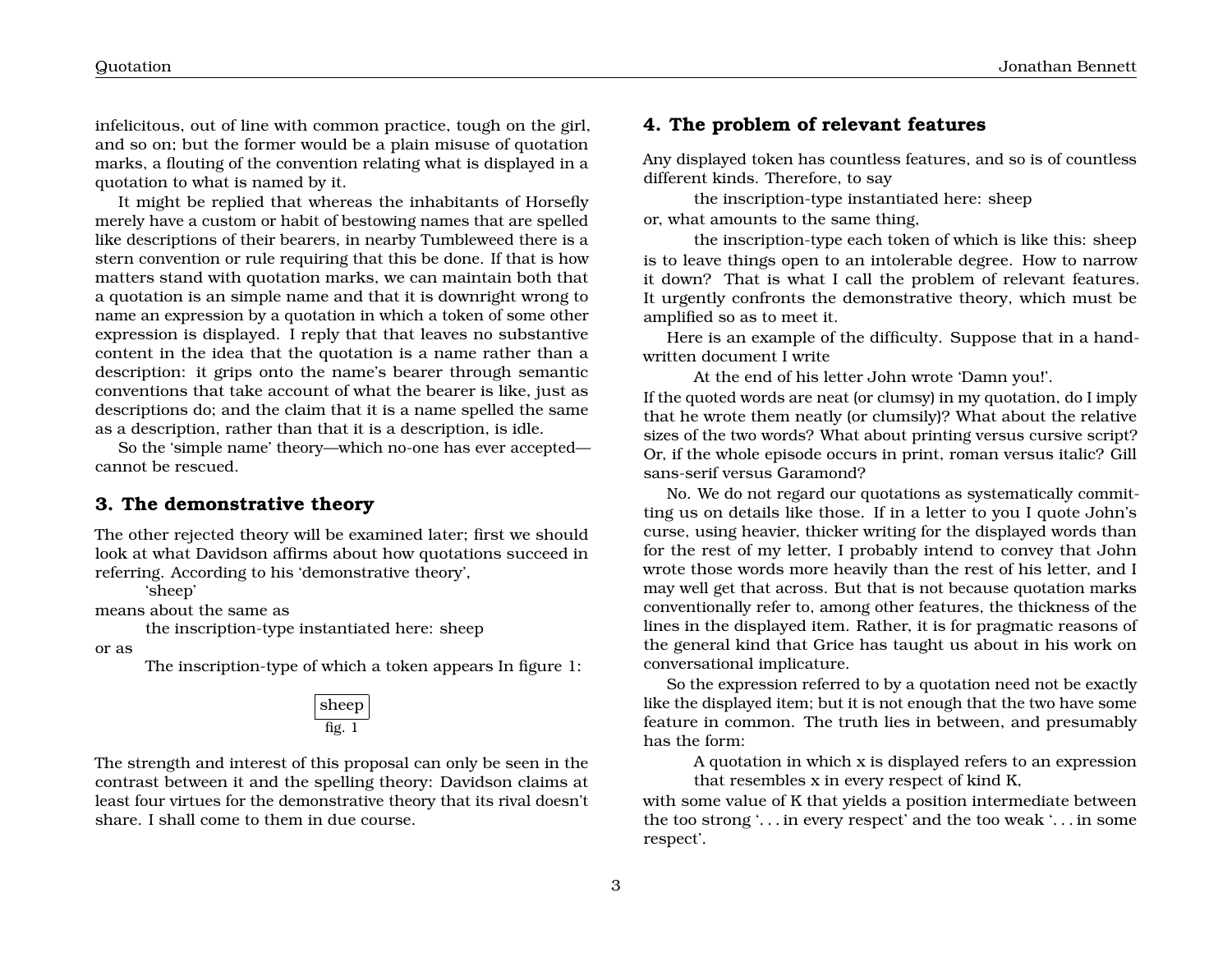#### **5. Context** *v* **convention**

The problem of selecting relevant features comes up with any illustrative procedure. If I tell you 'When he saw that it was Matilda, he scrunched his mouth up like this' and then I scrunch my mouth up, there is a co-ordination problem involving relevant features: what did I intend, and what did you understand, about how far and in what ways my grimace resembled the one it was illustrating? In many cases, including that one, the problem is solved—K is fixed—by general pragmatic rules together with the facts of the particular context. There are no general rules about illustrations of grimaces, but you and I will understand that my grimace is sufficiently like the original one, resembling it in the ways and to an extent that is suitable to our present needs and interests, whatever those might be.

'Show me how you moved your arm.' The illustrative standards that apply here might differ depending on whether the question comes from a chiropractor tracing a pain, a judge examining an insult, or a choreographer refining a composition.

Where quotation is concerned, however, I don't think that K is fixed in that way. Some of the fixing, at least, seems to come from the conventional meaning of quotation marks. I submit that quotation marks have the effect of fixing K at the value K = *linguistically significant*. I mean this to be confined to what is relevant to syntax and semantics, excluding anything that bears only upon typographic manner and the like.

If I am wrong about that, and K is fixed partly by the context, there will still be some conventional input from the meaning of quotation marks. That is enough to save my main argument in this paper, though it would require that some of the details be changed a little. From now on I shall ignore that possibility, and take it that convention and nothing else fixes K at linguistic significance and nothing else.

Where English is concerned, linguistic significance includes the respects that differentiate 'can' from 'con', but not those that differentiate a clumsily printed 'can' from an elegantly written one. There could be languages, however, where the difference between shapes like our printed 'a' and 'o' was a mere matter of handwriting, with no linguistic significance, while a shape like our

handwritten 'a' represented a completely different letter.

Again, where English is concerned the linguistically significant facts would include ones about the directional ordering of letters on the line, but not about how many curve-containing letters occur on a single line. For all I know, the same holds for all actual writable languages, but it would be parochial and unphilosophic to build this in our account of how quotation works. For there could be languages where curve-occurrence was significant, or where words were determined by which letters they contained without reference to order; our present device of quotation would let us quote expressions drawn from such languages too; so a good theory of quotation will take account of them.

When Davidson writes that 'What appears in quotation marks is an inscription,. . . and what we need it for is to help refer to its shape' (p. 90), he invites the interpretation that the type referred to must be like the displayed inscription in every respect. But he moves on to speak of 'the expression of which this is a token' and 'the expression with the shape here pictured' (pp. 90f), and the replacement of 'inscription' by 'expression' makes things right again, implying that the referent shares with the displayed item all its features that are significant in the language concerned. At least, it does so if I am right in guessing that Davidson uses 'expression' as I do, to apply only to types defined purely by their linguistically significant features.

**(**Incidentally, Davidson's 'inscription' formulation seems to allow that we can quote items that don't belong to any language, for presumably any scrawl or sketch is an inscription with a shape. This seems to imply that it would be a proper use of quotation to write:

At the very end of his letter, after his name but on the same line, he put ' $\cdot$ ,

with a picture of a face, or a shapeless black blob, or a sketch of the Taj Mahal, between the quotation marks. If Davidson does allow that sort of thing, he has a problem about the selection of relevant features in those cases. But I doubt if that is his considered view, and I don't think it is correct. One might occasionally put a scrawl or doodle between quotation marks, and be understood to have referred to its shape, but only as a joking extension of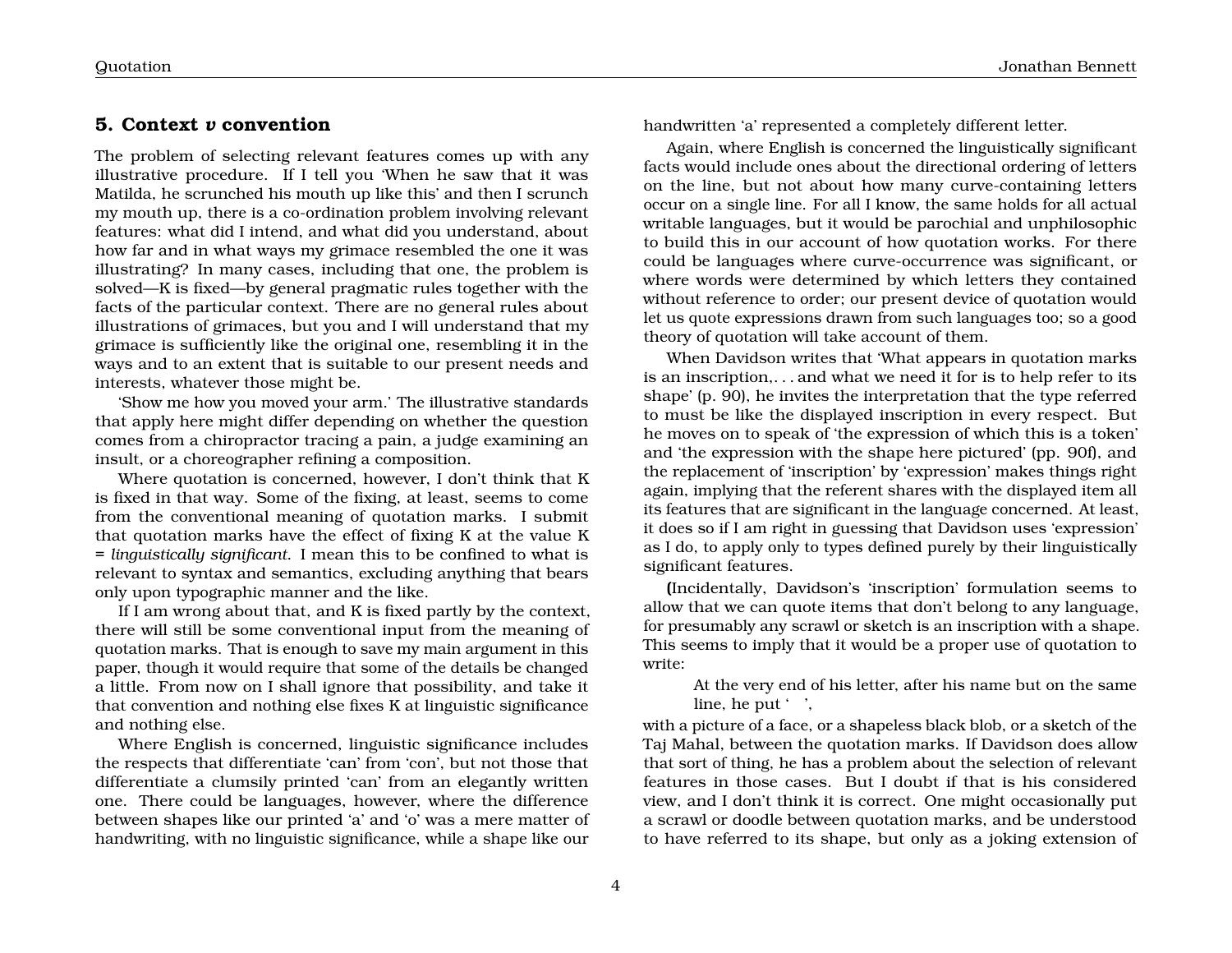conventional quotation. Some recent advertisements for Meridien Hotels include a picture of a hotel servant, flanked by quotation marks—the caption is 'The French have a word for it'. There is clearly no literally correct way of understanding this *jeu d'esprit*, and certainly not as referring to the servant's shape.**)**

#### **6. Enumeration** *v* **quantification**

Now, a quotation might select the linguistically significant features of the displayed item in either of two ways, and corresponding to these there are two ways of enriching the demonstrative theory of quotation—one stronger than the other.

In (i) the strongly amplified theory, every quotation is tied to a given language L or kind of language K, and refers to the features of the displayed item that are in fact significant for L or for K. (By a 'kind' I mean a set of languages closed under the relation 'gives linguistic significance to exactly the same features as'.) Thus, every quotation means something of the form:

The largest (weakest) type every token of which resembles the displayed item in the respects  $R_1, R_2, \ldots, R_n$ ,

and what the R's are will depend on what features of inscriptions are linguistically significant in the relevant language or languagekind. If the quotation purports to be quoting from (a language of the same kind as) English, its R's will involve the difference between 'x' and 't', and between 'o' and 'a', and so on; and also the difference between 'dog' and 'god' and so on. But they won't involve the difference between thick and thin lines, or between blue and black ink. A quotation purporting to quote from Martian, on the other hand, may include a very different list of R's, with emphasis on thick/thin rather than horizontal/vertical and on blue/black rather than left/right. The theory does not say that I understand a quotation only if I can recite the list of relevant features, for that demands too much. It says that I understand the quotation only if I have internalized the list, know what the relevant features are, can usually tell which pairs of inscriptions are and which are not tokens of a single expression in the language concerned.

In (ii) the weakly amplified theory, every quotation means something like

The largest (weakest) type every token of which resembles the displayed item in all the respects that are significant in the language to which it belongs.

The difference between the two theories is that between a list of the relevant respects (strong) and the phrase 'the relevant respects' (weak). It is the difference between enumerating and quantifying.

Here is an argument for the weak theory. The strong theory implies that I cannot understand a quotation of an expression unless I know what structural principles are significant in the language from which it is drawn. For example, if someone tries to tell me on paper what the Martian word for 'planet' is, using a quotation in which the displayed material is a number of small inscriptions arranged on a wavy line, I do not understand this quotation (the strong theorist must say) because I do not know which features of the small inscriptions are linguistically significant in Martian, nor do I know what to make of the misalignments, whether left-to-right order is significant, and so on. My lack of understanding shows in my inability to replace the quotation by anything of the form

The largest (weakest) type every token of which resembles the displayed item in the respects  $R_1, R_2,..., R_n$ 

because I don't know what the relevant R's are. Thus the strong theory. But I do understand the quotation: I do carry information away from it, namely that the Martian word for 'planet' is a type each token of which shares with that displayed item all of its linguistically significant features, whatever they may be. So the weak theory is right, and the strong one is wrong.

This has some force, but it can be turned into a pretty good argument going the other way, as follows.

If I don't know what features of inscriptions are significant in Martian, my grasp of any quotation of a Martian expression is essentially fragile. I can indeed extract information from it, but not in the way I do from quotations that I properly understand. Evidence for this: the only way I can safely pass the information along is by writing a perfect replica of the item my informant displayed in his quotation, like the tailor who when told to copy a suit reproduced the tear in its sleeve. In other words, I can convey the information only by passing along my whole basis for it; and that shows that I am operating on something I don't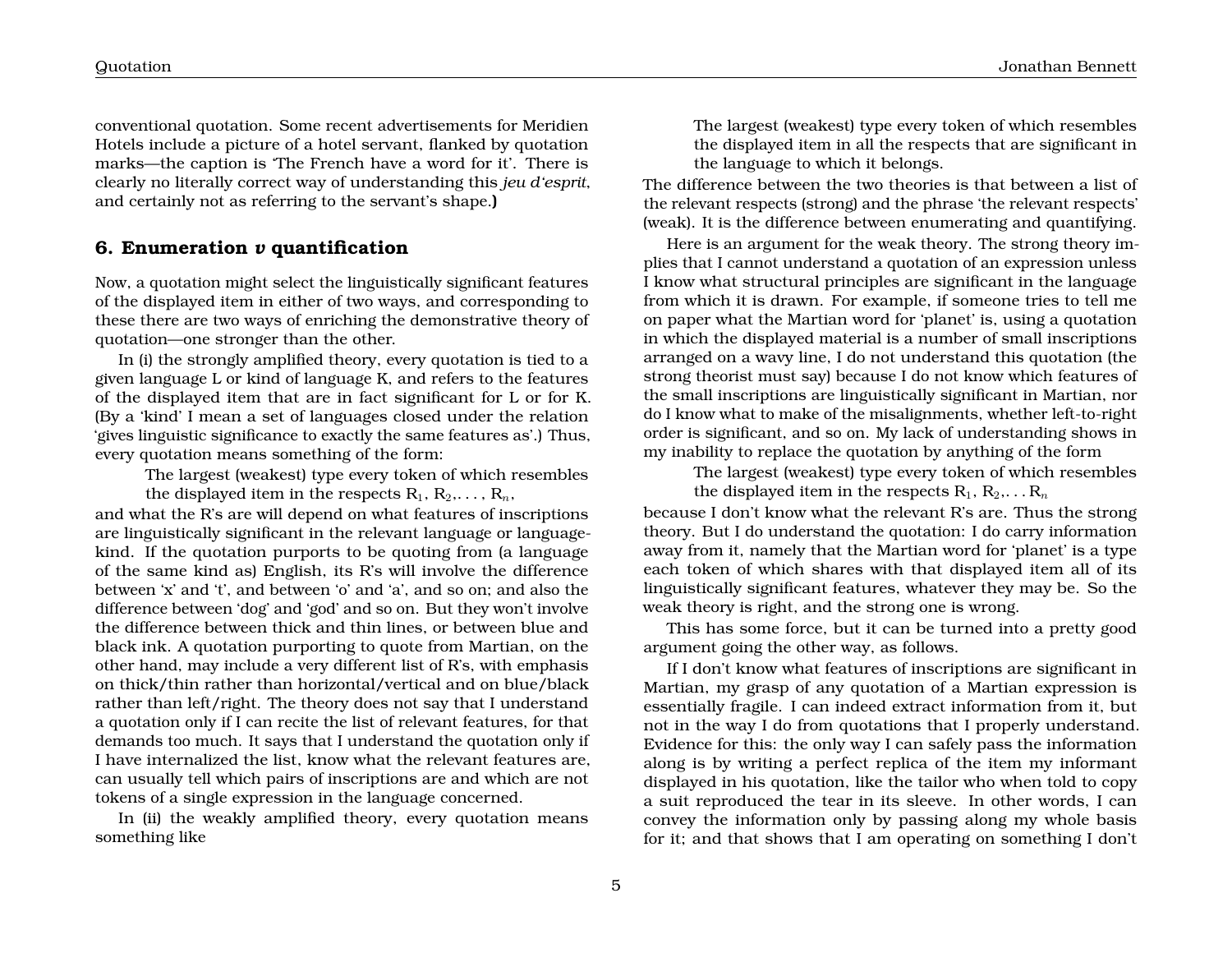really understand. This is the fumbling activity for which the weak theory is needed. Normal healthy quotation is nicely described by the strong theory.

# **7. Is there a right answer?**

Let us try to decide between these two. Suppose that the very same token quotation of the Martian word for 'planet' is being contemplated by Kenneth who **k**nows and by David who **d**oesn't know what features of inscriptions are linguistically significant in Martian. Kenneth takes away from the quotation much more information than David does, as is shown by the fact that David can pass along what he has learned only by passing along the whole quotation or a perfect facsimile of it. According to the strong theory, that is because Kenneth fully understands the quotation while David does not. According to the weak theory, they are on a par in their understanding of the quotation, but Kenneth has an advantage in the further uses to which he can put the understanding, because of other things he knows.

This seems to be a stand-off; there may be no determinate right and wrong about it. The issue between the strong (enumerating) and the weak (quantifying) theories may be one of those cases that activates Quine's thesis that what a sentence means shades into what else would confidently believed by almost anyone who believed what it means.

Either way, something has to be added to the demonstrative theory to extricate it from the problem of relevant features. Throughout most of the remainder of this paper I shall run with the weak theory—not because I think it more plausible than the strong (indeed I find it slightly less so), but because I want to stay as close as I can to Davidson's theory, and the weak theory adds less to it than does the strong.

We have, then, a theory of quotation that is as close to Davidson's as we can get while surviving the problem of relevant features. It says that every quotation means something like this:

The largest (weakest) type every token of which resembles this:. . . in all the respects that are significant in the language to which it belongs,

with a token of the referent in the gap.

# **8. The spelling theory**

Now it is time to look at the other theory that Davidson rejects, which he calls 'the spelling theory'. According to this, the quotation 'sheep'

is tantamount to a definite description which means

the expression you get if, moving from left to right, you write an 's' and then an 'h' and then an 'e' and then an 'e' and then a 'p'.

Davidson says that 'the appearance of quotation marks in the expanded notation is adventitious. . . Such a theory works as well, and is less misleading, if quotation marks are dropped entirely and new names of the [letters] are introduced' (p. 87). Thus, he prefers to take the spelling theory as saying that

'sheep'

is tantamount to a definite description which means

the expression you get if, moving from left to right, you write an ess and then an aitch and then an ee and then another ee and then a pee.

To be equipped to go from any quotation to the corresponding description, Davidson says, one would have to 'know by heart the name for each smallest expression'. But if that is the whole load on one's memory, and if there are only twenty-six letters, that is easy. Clearly, the spelling theory improves on the simple name theory.

# **9. The 'new notation' objection**

But Davidson charges it with four defects that the demonstrative theory lacks. Here is one of them:

An important use for quotation in natural language is to introduce new notation by displaying it between quotation marks; this is impossible on the spelling theory provided the new notation is not composed of elements that have names. On the spelling theory we also could not use quotation to teach a foreign language based on a new alphabet or notation, for example Khmer or Chinese. Since these are functions easily performed by ordinary quotation. . . , we cannot accept the spelling theory as giving an adequate account of quotation in natural language. (p. 89)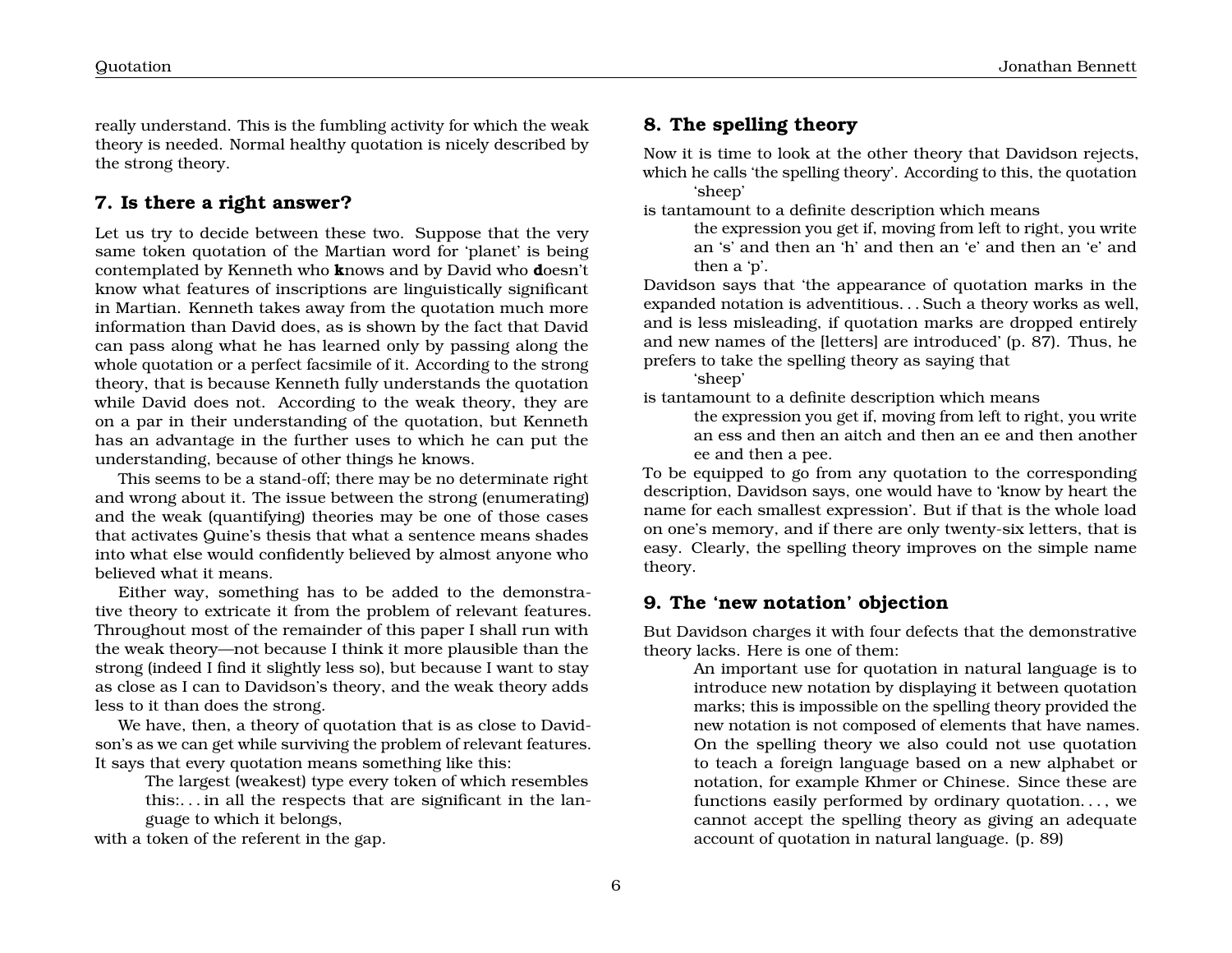I shall explain this through an example. According to our present version of the spelling theory, a writer of a logic textbook who says informally:

I shall use ' $>$ ' in such a way that anything of the form 'P  $> Q$ ' means the corresponding thing of the form 'If it hadn't been the case that P, it wouldn't have been the case that Q'

means something which would be canonically expressed like this:

I shall use corner in such a way that anything of the form pee  $\frown$  corner  $\frown$  queue

means the corresponding thing of the form

 $e$  eye  $\sim$  eff  $\sim$  space  $\sim$  eye  $\sim$  tee  $\sim$  space...

and so on. And Davidson's objection (I take it) is that we readers to whom corner is being *introduced* won't already have a name for it, and so we won't be in a position to understand the informal statement as a colloquial expression of the canonical one; yet the writer will have succeeded in introducing corner to us; so it cannot be true that the latter of the above two statements is the canonical form of the former one.

The demonstrative theory, on the other hand, has no trouble allowing for our understanding of quotations of expressions drawn from radically unfamiliar languages. For we can understand phrases of the form

> The largest type every token of which resembles this:. . . in all the respects that are significant in the language to which it belongs,

irrespective of how unfamiliar the item in the gap is.

This argument assumes that the spelling theory would say that when you understand a quotation you must *already* have names for its minimal elements, and/or that you must give the same names that everyone else does; and that is questionable. Never mind. Davidson's next charge clearly requires the spelling theory to be amended, and that amendment will incidentally make it invulnerable to the new notation objection, even if the latter has all the force that Davidson credits it with.

# **10. The quantification objection**

The spelling theory equates a quotation with a definite description containing names of letters, but the two are really quite different, Davidson says, because we can quantify into the latter but not into the former. From

The expression you get if you write an ay and then an ess to the right of it is a word,

it follows that

For some letter type x: the expression you get if you write an x and then an ess to the right of it is a word.

But from the true premise

'as' is a word

we cannot infer the meaningless or false conclusion

For some letter type x: 'xs' is a word.

Davidson regards this as clear evidence that this version of the spelling theory 'is not a theory of how quotation works in natural language' (p.88).

In contrast, his demonstrative theory squares with this result and, indeed, explains it.

This is fatal to the spelling theory in the form in which Davidson has presented it, but before rejecting the spelling theory *in toto* let us see whether we can amend it so as to escape the quantification objection.

The latter depends on the fact that if a description contains a name, you can form a description from it by replacing the name with a variable and then binding that with a quantifier. Let us think about why names of letters were brought into the spelling theory in the first place. It was because the theory cannot be left in the form in which it associates a quotation with a description like this:

what you get if you write an 's' followed by an 'h'. . . and so on.

This cannot be the basis for a complete account of what quotation marks mean, because it uses them in the explanans; so we need to modify the theory so as to get rid of those quotation marks, as Davidson says (I don't know why he says it is 'misleading' to retain them, but never mind that). He gets rid of them with the help of a loan from the simple name theory, replacing quotations of letters by names of letters. But we could get rid of them by borrowing instead from Davidson's demonstrative theory, replacing each expression consisting of a letter and a pair of quotation marks by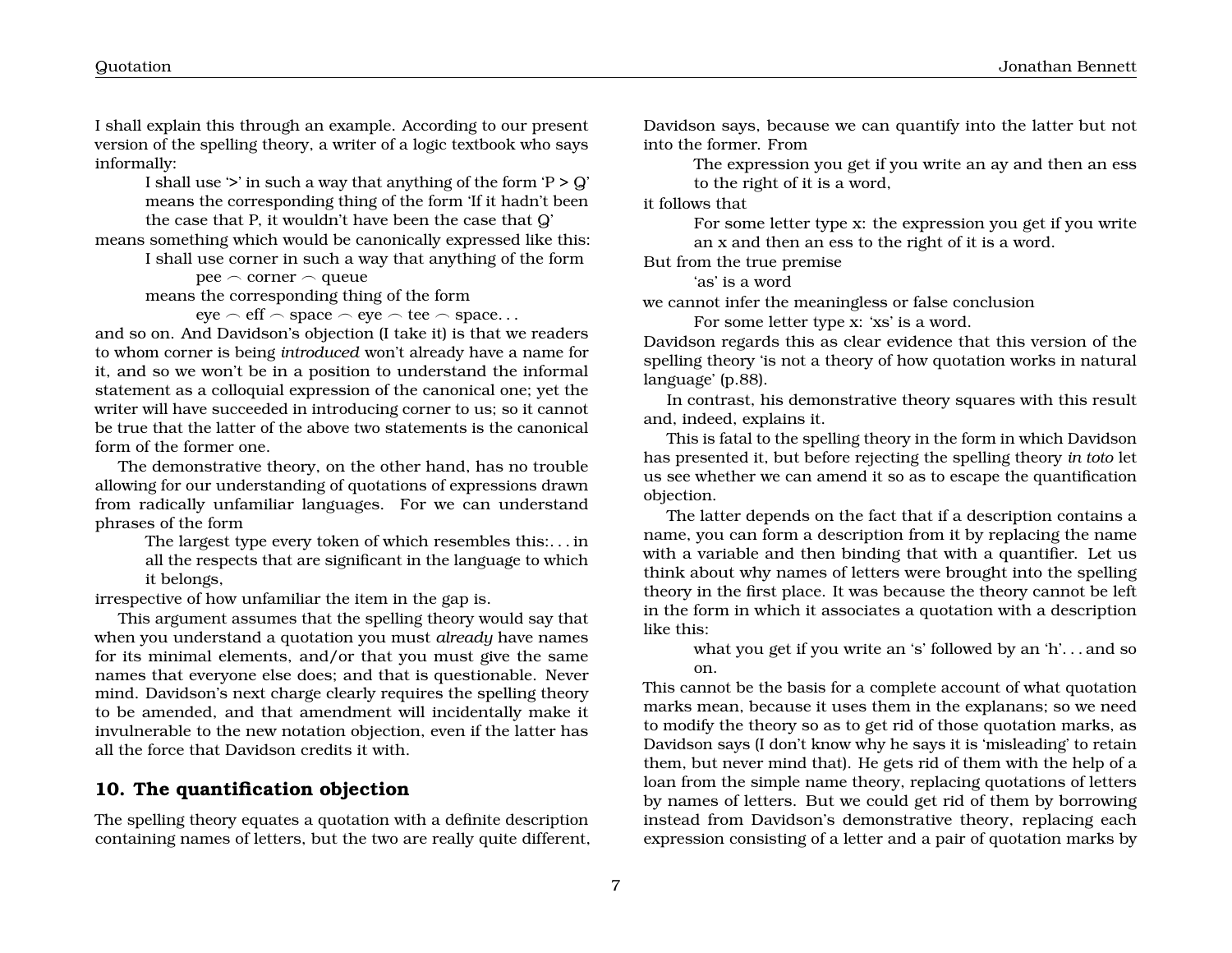something of the form:

the letter that looks like this:

followed by a token of the letter. That would associate a quotation of the word 'sheep' with a definite description in which the minimal elements are referred to in this manner:

the letter shaped like this: s

the letter shaped like this: h. . .

and so on. The force of the word 'letter' is to make each of these equivalent to something like:

the largest (weakest) inscription-type every token of which shares with this:. . . every feature of it that is significant in the language to which it belongs,

with the displayed letter in the gap. That means that I am borrowing not from Davidson's initial demonstrative theory, but rather from the amplified version of it that was needed to cope with the problem of relevant features.

This form of the spelling theory is in no trouble from the quantification objection. It does equate each quotation with a definite description, but not with one in which the minimal elements are named. The falsity or senselessness of this:

For some letter type x: 'xs' is a word, is exactly matched by the falsity or senselessness of this: For some letter type x: what results if you write

an inscription shaped like this: x

then one shaped like this: s

is a word.

So the amended spelling theory is in no trouble from facts about quantifying in. And presumably I need not spend time explaining that it is safe against the new notation objection, however much force we allow that to have.

# **11. Reporting quotations: an aside**

The amended spelling theory makes very explicit Davidson's view that quotation involves an indexical e1ement—a pointer or a 'this'. That has implications for what is going on when an *oratio obliqua* report includes a quotation.

If I report to you 'She said that I could keep *this*', holding up a photograph of her, I tell you nothing about how she referred to

the photograph. My report may be true because she said 'You can keep *this*, brandishing the photograph, or because she said 'You can keep the photograph of me that I gave you', or because I said 'May I keep *this*?', pointing to the photograph, and she said 'Yes'. In the first of those cases she used 'this' as an indicator, but in my report it functions only as a quasi-indicator, signifying that she referred to the photograph *somehow*.

The terminology of 'indicator' and 'quasi-indicator', like my whole understanding of this phenomenon, is due to Hector-Neri Castañeda. For a recent discussion, and references to earlier ones see (Castañeda, 1981). So what my report says is something like this:

She said, of this photograph, that I could keep it,

which is conspicuously silent about how she referred to the photograph.

The same story applies if in a report I use not a 'this' but the quotation of a letter. If I tell you

She wrote that she always had trouble writing 'f',

I am saying

With regard to 'f', she wrote that she always had trouble writing it,

which could be true even if she didn't quote or otherwise display or indicate an 'f ', but rather wrote:

I always have trouble writing the letter that looks like a Bishop's crozier with a cross-bar.

Someone who quotes a letter on his own account, uses an indicator; someone who quotes a letter in *oratio obliqua* uses a quasi-indicator.

That is for individual letters. If we move to larger units, as when I tell you:

She wrote that 'love' was her favorite word,

there is a slight complication. According to the amended spelling theory, if she wrote;

'love' is my favorite word,

she implicitly used four indicators, and one might infer that my report on what she wrote uses four quasi-indicators. But it doesn't. It bundles the four into one, thus:

Of the word 'love' she wrote that it is her favorite word,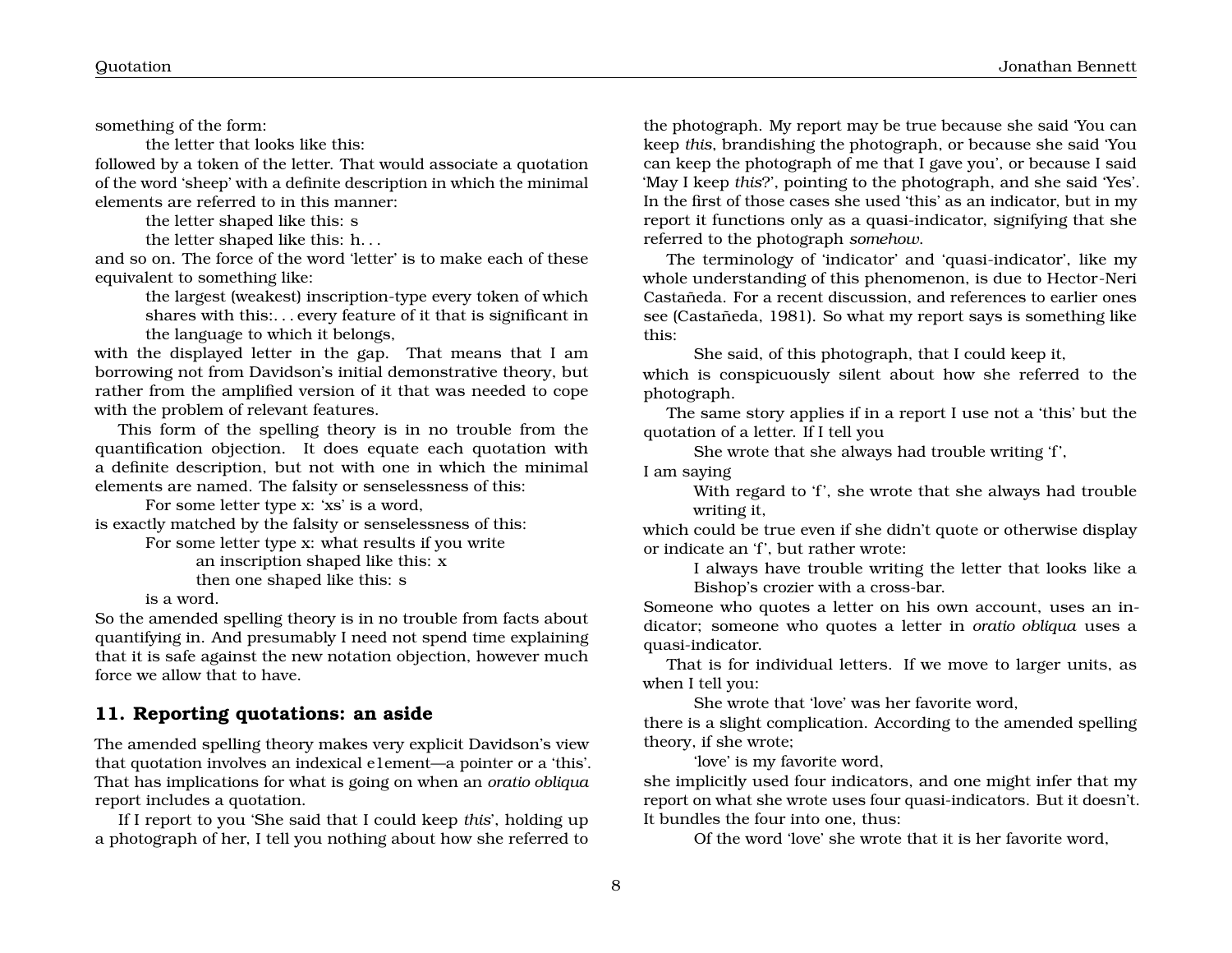or, if you want it spelled out further:

Of the word that you get if you write a letter like this: l followed by one like this: o

followed by. . . (etc.)

she said that it is her favorite word. The reason is that my report doesn't imply that she referred in any way to the separate letters of the word 'love'. The report would be true if what she had written was:

> The monosyllabic name of the supposed emotion of the heart is my favorite word.

The discussion in this section will be relevant, *mutatis mutandis*, to the remaining theories of quotation that I shall examine, for they both retain the Davidsonian indexical element. I shan't say any more about quotation in *oratio obliqua*; it is a routine matter to work out how the story should go from here on. Back, now, to main thread.

# **12. The picturing objection**

The amended spelling theory, in the form in which I now have it, is less well armed against Davidson's charge that the spelling theory has 'no connection with the view that we understand quotations as picturing expressions' (p. 89). He assumes that when a quotation is in canonical form—expressed in a form that explicitly displays how it does it work—it will still depict its referent; and the complaint is that the spelling theory, unlike the demonstrative theory, does not guarantee this result.

Davidson discusses a prima facie objection to this, based on the idea that when you write out the spelling of a word you do depict certain aspects of it. His reply to this is right, in my opinion; but I shan't follow it out, nor shall I consider how Davidson might defend his premise that quotations essentially work by depicting their referents. Whatever we think about quotation and depiction, there is an independent reason why the spelling theory must be further amended; and when that has been done the resultant theory will imply that a quotation, canonically expressed, depicts its referent.

### **13. The parochialism objection**

The spelling theory as Davidson and I have understood it is parochial. It has confined itself to languages in which the significant features are exhausted by **(i)** the facts about which types of inscription are linguistically minimal elements (letters, 'building blocks'), and **(ii)** the facts about how these elements can be arranged on a directional line. It is plausible to suppose that **(i)** is part of the story in every possible language, but there could easily be languages for which the rest of the story was not **(ii)** but something quite different, and we could construct and understand quotations from those languages as well.

This thought comes through a natural extension of a line of thought of Davidson's. He remarks that we can understand a quotation of an expression whose minimal elements are perfectly unfamiliar to us; I add that we could understand a quotation of an expression whose structural principles—ways of assembling its elements to form a complex whole—were equally strange. Although order on a directional line is the rule in all written human languages, there is no end to the possible alternatives:

- —There is linguistic significance in how the word-like clusters are ordered on the line, but within each cluster what matters is just how many tokens of which elements are present, their order within the cluster being a purely aesthetic matter.
- —Syntax is greatly affected by how large the space is between adjacent clusters.
- —The significance of a complex of clusters depends not only on their order on a horizontal line but also on certain vertical relations amongst the clusters.

And so on, ad infinitum. Confronted by a specimen of a radically unfamiliar written language, we shan't have *any* facts about its significant features handed to us on a plate. So we should not assume that when faced with a quotation from an unfamiliar language we even know which are the linguistically minimal elements of the displayed item, let alone knowing which of their features—and which aspects of their manner of composition—are linguistically significant.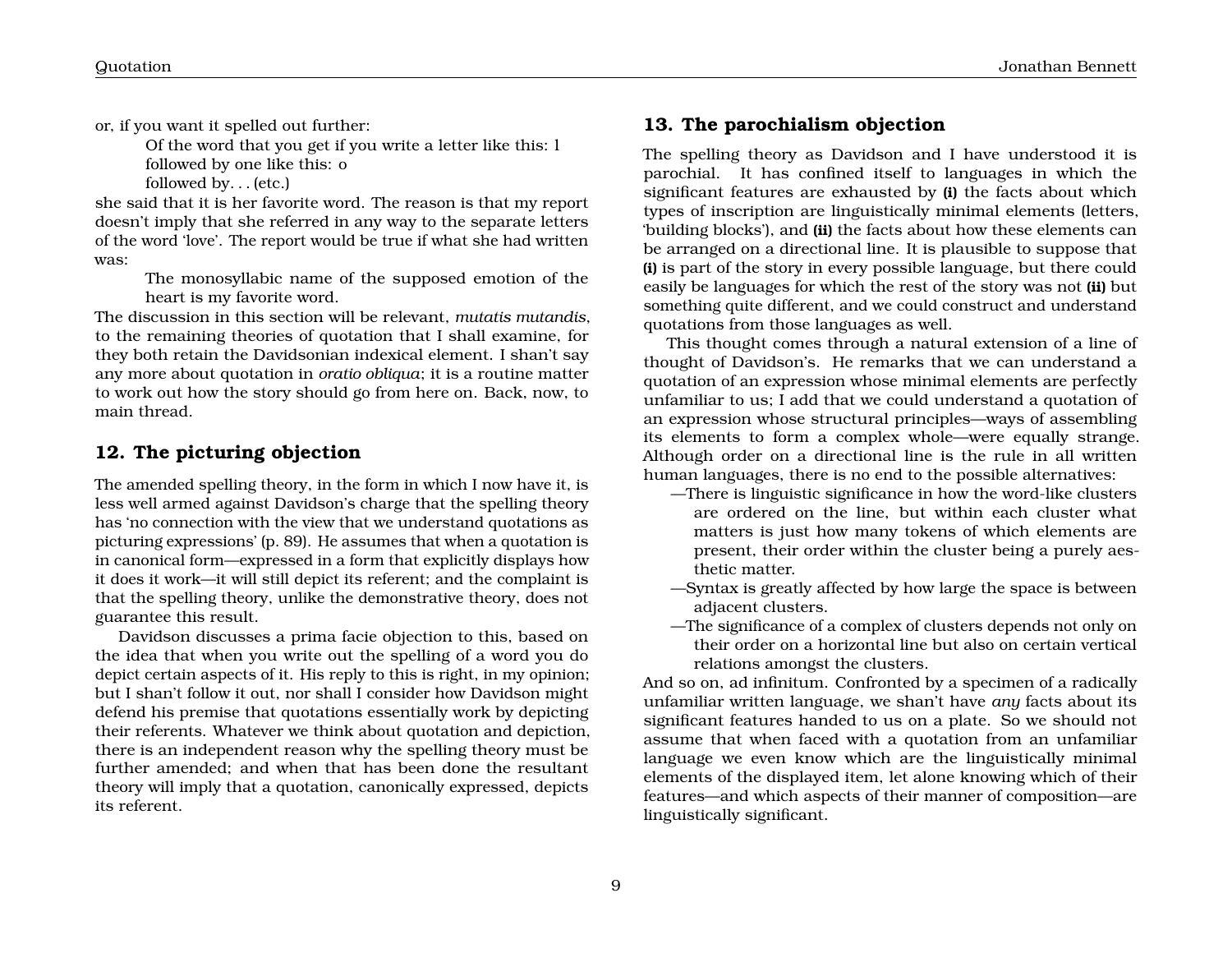For this reason, the notion of *spelling* is much too narrow. A properly general theory of quotation must not assume that when we understand a quotation from Martian, so to speak, we know what the elements are of the displayed item and know what facts about their manner of assemblage are significant. What, then, *do* we understand when we understand such a quotation? We understand the quotation to be equivalent to something like this:

The expression which shares with this:. . . all its linguistically significant features,

with the displayed item in the gap.

That is my penultimately amended version of what began life as the spelling theory. Let us call it the *weak illustrated description theory* about what quotations mean—'weak' because it embodies the weak (quantifying) rather than the strong (listing) way of handling the linguistically relevant features.

That amendment was not motivated by Davidson's demand for a quotation that essentially depicts its referent, but it does incidentally meet that demand. For the weak illustrated description theory requires that a quotation in its canonical form, explicitly laid out in a manner that shows us how it works, still contains a token of the referent—not merely tokens of each of its minimal elements.

# **14. A point of convergence**

Here is a slightly more prolix, slightly more explicit, version of my latest statement of what a quotation amounts to:

The largest (weakest) inscription-type every token of which resembles this:. . . in all the respects that are significant in the language to which it belongs,

with the displayed item—a token of the referent—in the gap.

This is exactly the wording I used for my amended version of Davidson's demonstrative theory!

The weak illustrated description theory stands at the point where two lines of thought converge: one starts at the demonstrative theory and adds something descriptive to solve the problem about relevant features; the other starts at the spelling theory and adds something illustrative to meet one or more of Davidson's objections (new notation, quantification, picturing), while also

modifying its descriptive part so as to meet my parochialism objection.

In adding to the demonstrative theory, and in revising the spelling theory, I have chosen descriptions that (weakly) quantify over the relevant features rather than (strongly) listing them. I shall reconsider that choice shortly.

The weak illustrated description theory differs from Davidson's only by deploying a notion of description that is not explicitly present in Davidson's account. It differs from the spelling theory in two big ways: it brings in a notion of illustration that is not to be found, even between the lines, in anyone's account of that theory; and it generalizes from the parochial notion of spelling. By any reasonable measure, it is closer to Davidson's than to the other theory, and for all I know it adds nothing to what Davidson intended when he advanced his demonstrative theory.

### **15. The semantic role objection**

Still, it does add to what he actually said, and the addition needs to be made explicit. Only then can we arrive at a proper attitude to his fourth objection to the unamended spelling theory:

A [theory of quotation should] provide an articulate semantic role for the devices of quotation. . . When we learn to understand quotation we learn a rule with endless applications: if you want to refer to an expression, you may do it by putting quotation marks around a token of the expression you want to mention. A satisfactory theory must somehow embody or explain this piece of lore. (p. 89)

Davidson charges that the spelling theory does not do this.

He doesn't actually say what 'articulate semantic role' his demonstrative theory assigns to the devices of quotation. The view about this that arises most naturally from what he writes is that quotation marks mean 'The inscription type instantiated here' accompanied by a pointer aimed at the displayed item; and that comes to grief because of the problem about the selection of relevant features. But when Davidson's theory has been properly amplified, making it identical with the weak illustrated description theory, it can still assign an articulate semantic role to quotation marks: each pair of them means 'the largest type every token of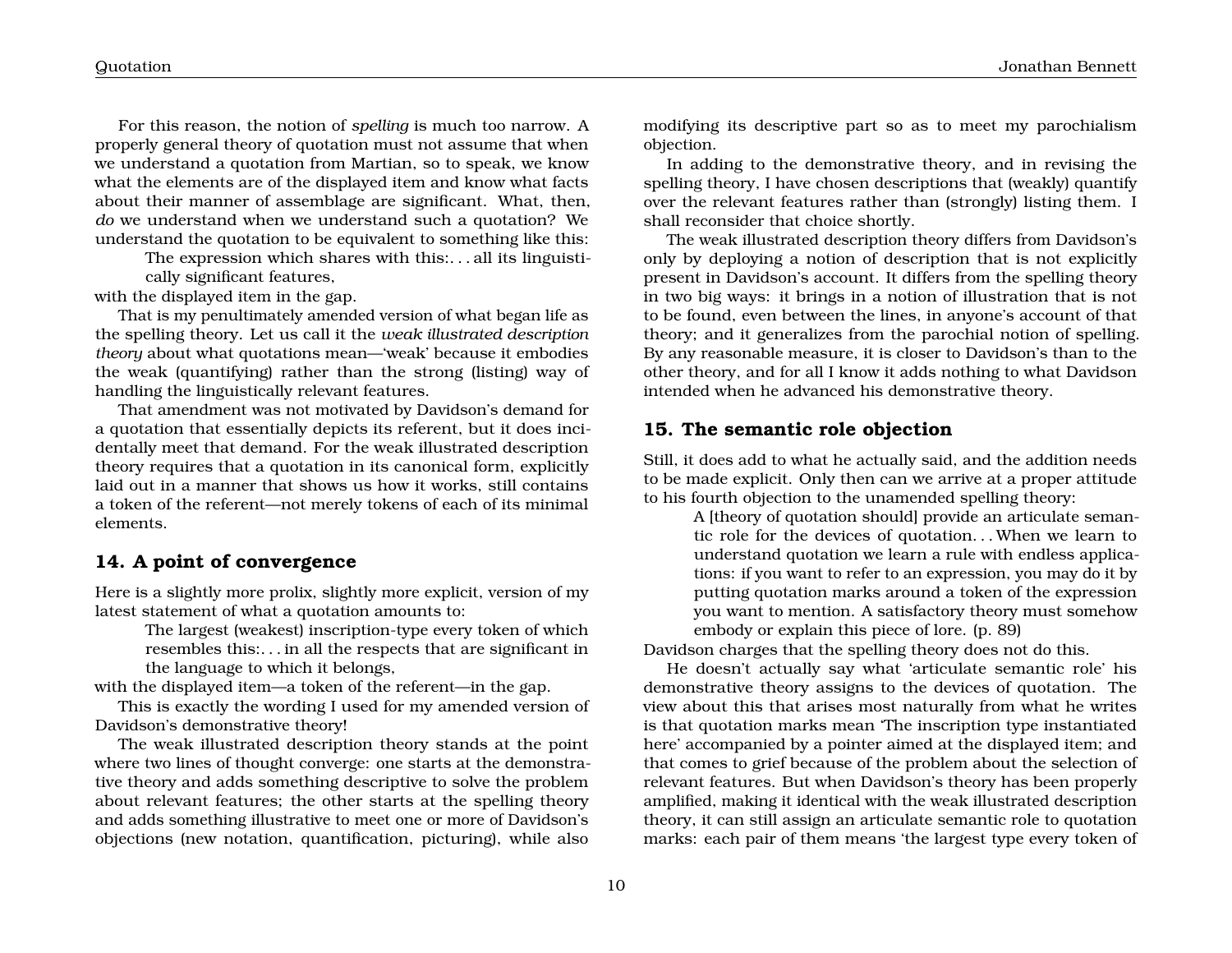Quotation Jonathan Bennett

which resembles this. . . in all the respects that are significant in the language to which it belongs'. That meaning for quotation marks, together with the differences in what is displayed in the gap, yields all the differences in what quotations refer to.

So the weak illustrated description theory can explain Davidson's 'piece of lore' that 'if you want to refer to an expression, you may do it by putting quotation marks around a token of the expression you want to mention'.

### **16. The strong illustrated description theory**

I suspect that the weak form of the theory is wrong, however. As I said after first canvassing the weak/strong difference, I am inclined to prefer the strong theory according to which if I don't know what the relevant features of a displayed item are I don't really understand the quotation. Of course I can report:

What I found on the outside of the package was something like this:. . .

followed by a more or less careful reproduction of what I found. But to report this in the form

What I found on the outside of the package was ' ' with a more or less careful reproduction of it between the quotation marks—that strikes me as an abuse of the device of quotation. I am inclined to think that quotations should be regarded as addressed to, and understandable by, only people who know what the linguistically significant features of the displayed item are.

If that is right, then we should opt for the *strong illustrated description theory*, according to which every quotation means something of the form

The largest (weakest) type every token of which resembles this:... in respects  $R_1, \ldots, R_n$ ,

with the displayed item—a token of the referent—in the gap. This does just as well as the weak theory in meeting Davidson's quantification, picturing and semantic role objections, and also my parochialism objection. As for his new notation objection—it strengthens the case for rejecting that as not well founded.

That may sound more plausible about quotations from Khmer or Martian than about ones through which someone adds to our own language—for example introducing a new logical symbol.

That is because when we are being invited to add something to our stock of English symbols, we bring to it our knowledge of which structural features determine the significant letter types in standard English, assuming that they will apply to the new symbol also, since we have not been warned otherwise. It looks a bit like a horseshoe on its side: we assume that we may write it a bit bigger, or a bit smaller, or in any color of ink, but not left-right reversed or rotated through 90° or with its one curve replaced by two right angles. These assumptions drastically reduce the extent to which the new symbol is unfamiliar; they domesticate it to the point where it is irrelevant to my present theme.

The strong theory lacks a convenient feature of the weak one. In the context of the latter, we could assign a semantic role to pairs of quotation marks by saying what they mean, that is, attributing to them a meaning that is also expressed by a certain English phrase. That cannot be done in the context of the strong theory. Where the weak theory says that quotation marks are synonymous with a phrase that includes the words 'all the respects that are significant in the language to which it belongs', the strong theory replaces quantification over significant features by a listing of them, and that makes trouble. If we declare quotation marks to be synonymous with some English phrase, either the phrase does or it doesn't include a list of linguistically significant features. If it does, what we say will be false because parochial: there will be possible languages whose significant features are omitted from the list. If it doesn't, what we say will not be consistent with the strong theory. The point is fairly obvious once it has been pointed out. (I completely overlooked it until Robert Van Gulick made it obvious to me.)

This would be bad news if it implied that a systematic account of how quotation marks do their work cannot be given consistently with the strong theory. But it doesn't imply that, and the account can be given. It goes as follows.

The semantic role of a pair of quotation marks is to express a *function* from inscriptions to descriptions based on them. In the following quotation, for example,

'sheep'

the function is expressed by the pair of quotation marks, its